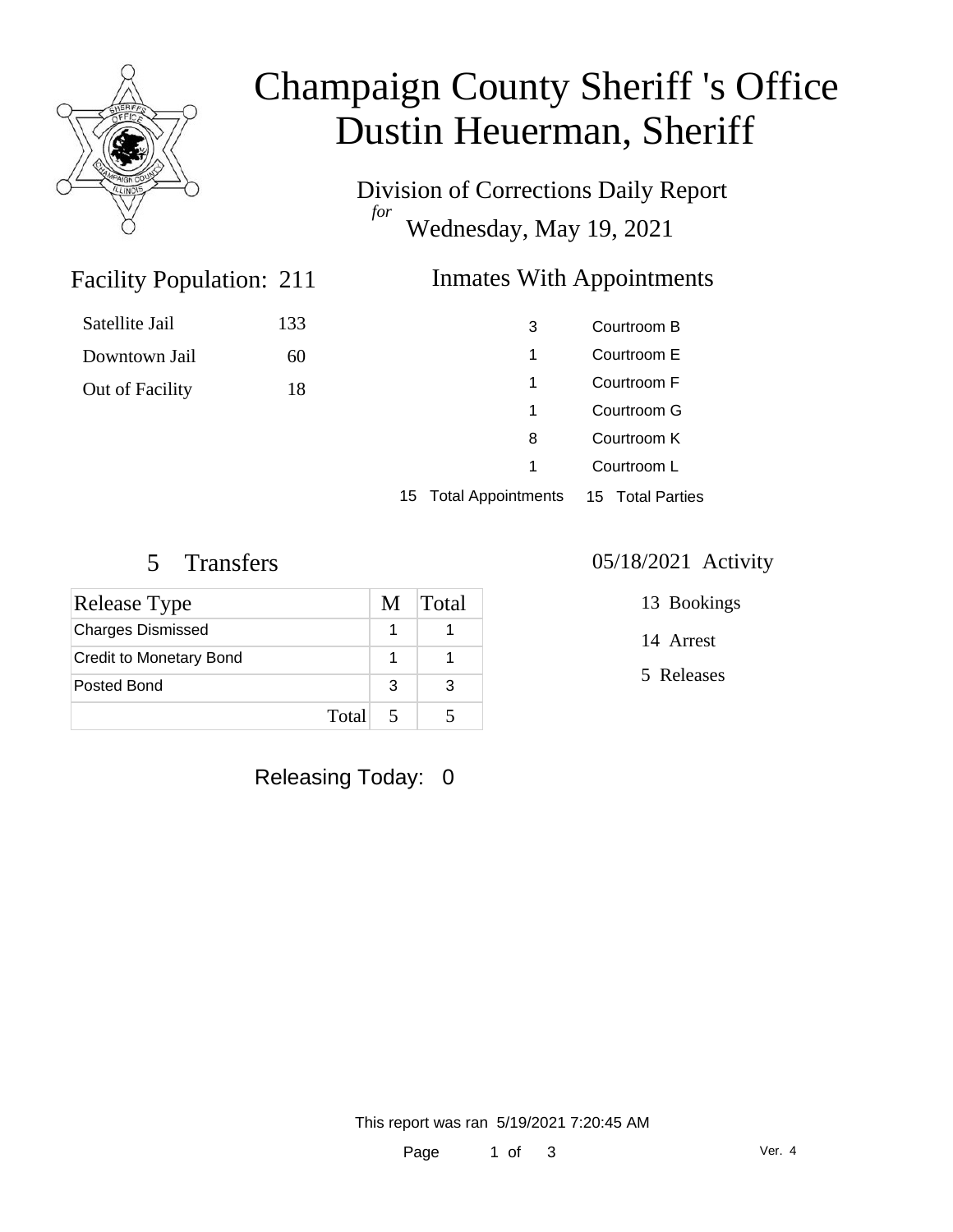

# Champaign County Sheriff 's Office Dustin Heuerman, Sheriff

Division of Corrections Daily Report *for* Wednesday, May 19, 2021

#### Custody Status Count

- Civil Sentenced IDOC 1
- Electronic Home Dentention 17
	- Felony Arraignment 5
	- Felony Pre-Sentence 7
	- Felony Pre-Sentence DUI 1
		- Felony Pre-Trial 117
	- Felony Sentenced CCSO 4
	- Felony Sentenced IDOC 35
	- Felony Sentenced Other 1
		- Hold Other 1
		- Hold Sentenced IDOC 2
	- Misdemeanor Arraignment 1
		- Misdemeanor Pre-Trial 6
			- Petition to Revoke 3
			- Remanded to DHS 8
				- Traffic Pre-Trial 1
		- Traffic Sentenced CCSO 1
			- Total 211